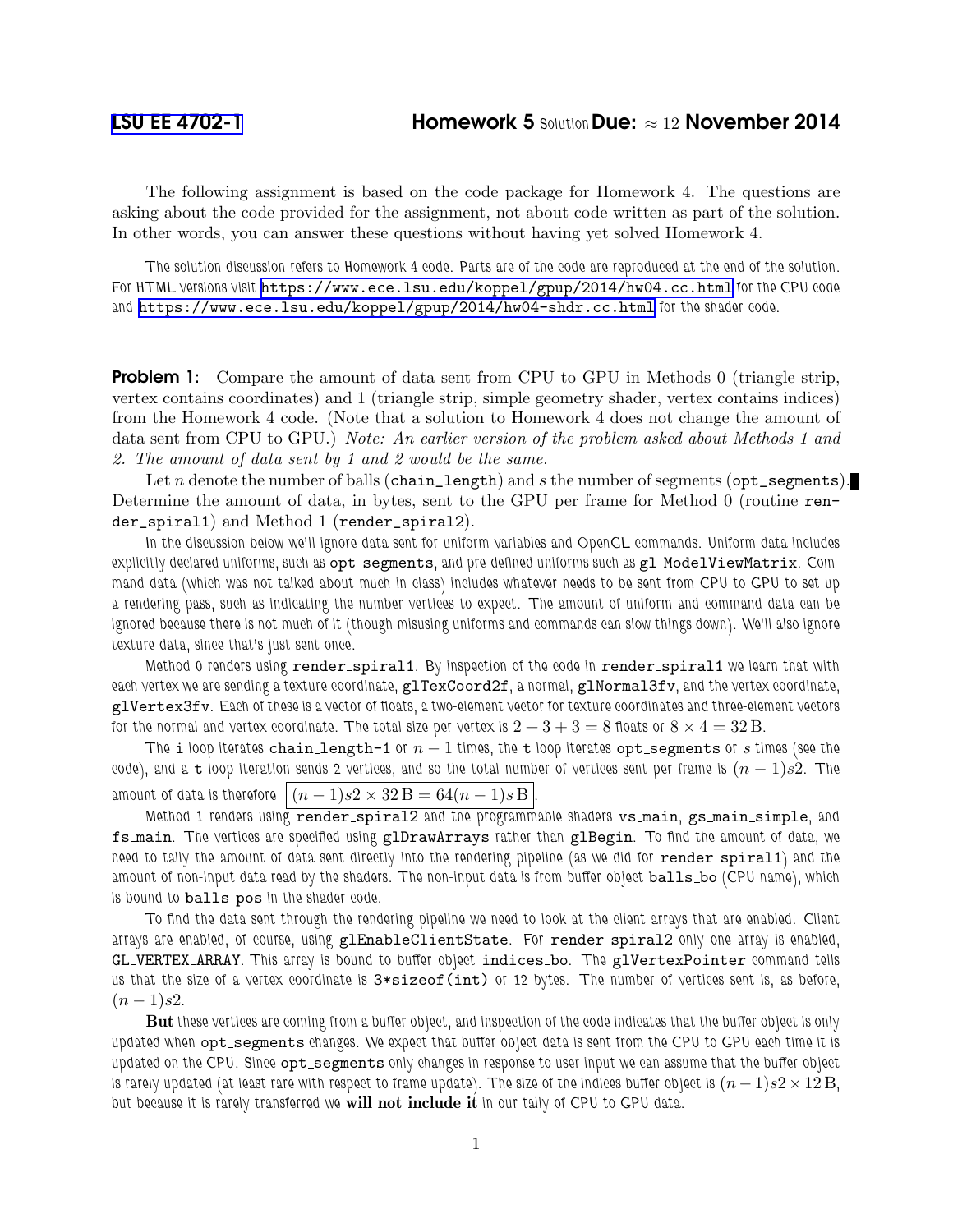As mentioned earlier, the vertex shader is reading the balls\_pos buffer object. As we can see from the code, that buffer object is updated each time we call render\_spiral2. (It's updated because the balls move.) The buffer object is an array of pCoor variables (which are arranged in memory identically to vec4 variables). The size of an element is  $4 \times 4 \,\mathrm{B} = 16 \,\mathrm{B}$  and the total size of the buffer object is  $16n \,\mathrm{B}$ .

The total amount of data sent from CPU to GPU for render spiral2 is therefore only  $\mid 16n \text{ B}$  per frame (Remember that we are ignoring uniform data, which for large  $n$  would not make much of a difference.)

**Problem 2:** Consider the amount work to compute vertex coordinates and normals done by render\_spiral1 and by the vertex shader vs\_main. The vertex shader is actually computing things multiple times that the code in render\_spiral1 computes just once. Identify such redundant computation. Hint: It happens in two different ways, one way results in things computed twice, another way results in things computed s times.

For the factor of two duplication by  $v$ s main look at the t loop in render spiral1. Notice that it emits two vertices. Both of these vertices are computed from the same value of radial and the normal for these vertices are computed from the same value of tangial. In contrast, the vertex shader vs\_main is called once for each vertex. Each time it is computing radial and tangial, so it is computing those values twice as many times as render\_spiral1.

For the factor of  $s$  duplication look at the code at the top of the i loop body in render\_spiral1. Notice that values for va and vb are computed by render spiral1 once and then used in each of the  $s$  iterations of the  $t$  loop. But in the render\_spiral2 version the vertex shader computes va and vb for each vertex. So vs\_main is computing these values  $2s$  times for frequently than it needs to.

**Problem 3:** Explain how some of the problems above could be avoided if the CPU specified vertices using line strips and the geometry shader used lines as inputs. Of course, the geometry shader's output would be triangles. Each point on the line would correspond to a p in the t loop in the render\_spiral1 routine.

First, consider the operation of render\_spiral2:



The buffer object is supplying indices for all of the vertices on one spiral, including the inner edge (even-numbered in illustration) and outer edge (odd numbered). The vertex shader computes the corresponding upper spiral coordinate,  $U$ , but as far as OpenGL is concerned the output of the vertex shader is still just one vertex, to be collected in to triangles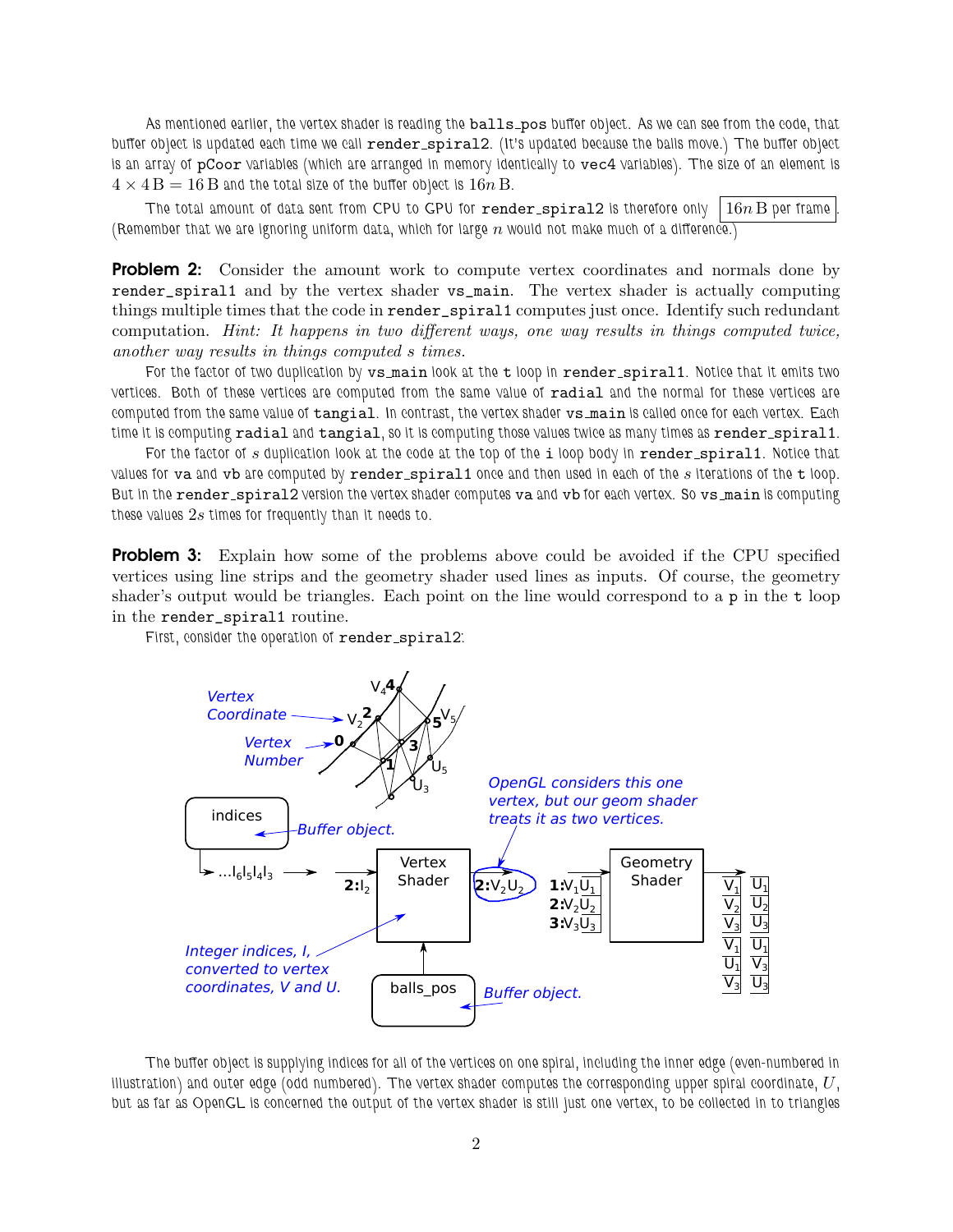and passed to the geometry shader, which emits the upper and lower triangles, and the edge triangles. That's Homework 4.

In the solution to this problem we will only send the inner-rim vertices (even-numbered) to the vertex shader, organized as line strips:



The vertex shader will generate coordinates for the outer-rim vertices along with the corresponding upper vertices. So here the vertex shader output is four vertices (but still considered one vertex by OpenGL). The duplication of computation is avoided by having the vertex shader compute the inner and outer vertex coordinates together.

Our geometry shader just needs two of these 4-vertex vertices to construct two triangles each on the upper and lower spiral and two triangles each on the inner and outer edge. Line strips rather than triangle strips are being used because the geometry shader only needs two of our vertices.

On the CPU render\_spiral3 would be very similar to render\_spiral2 except for the following changes: The number of vertices sent, num\_elts, would be half the amount. That is, rather than sending a vertex for the inner and outer part of the spiral, a vertex would only be sent for the inner part of the spiral.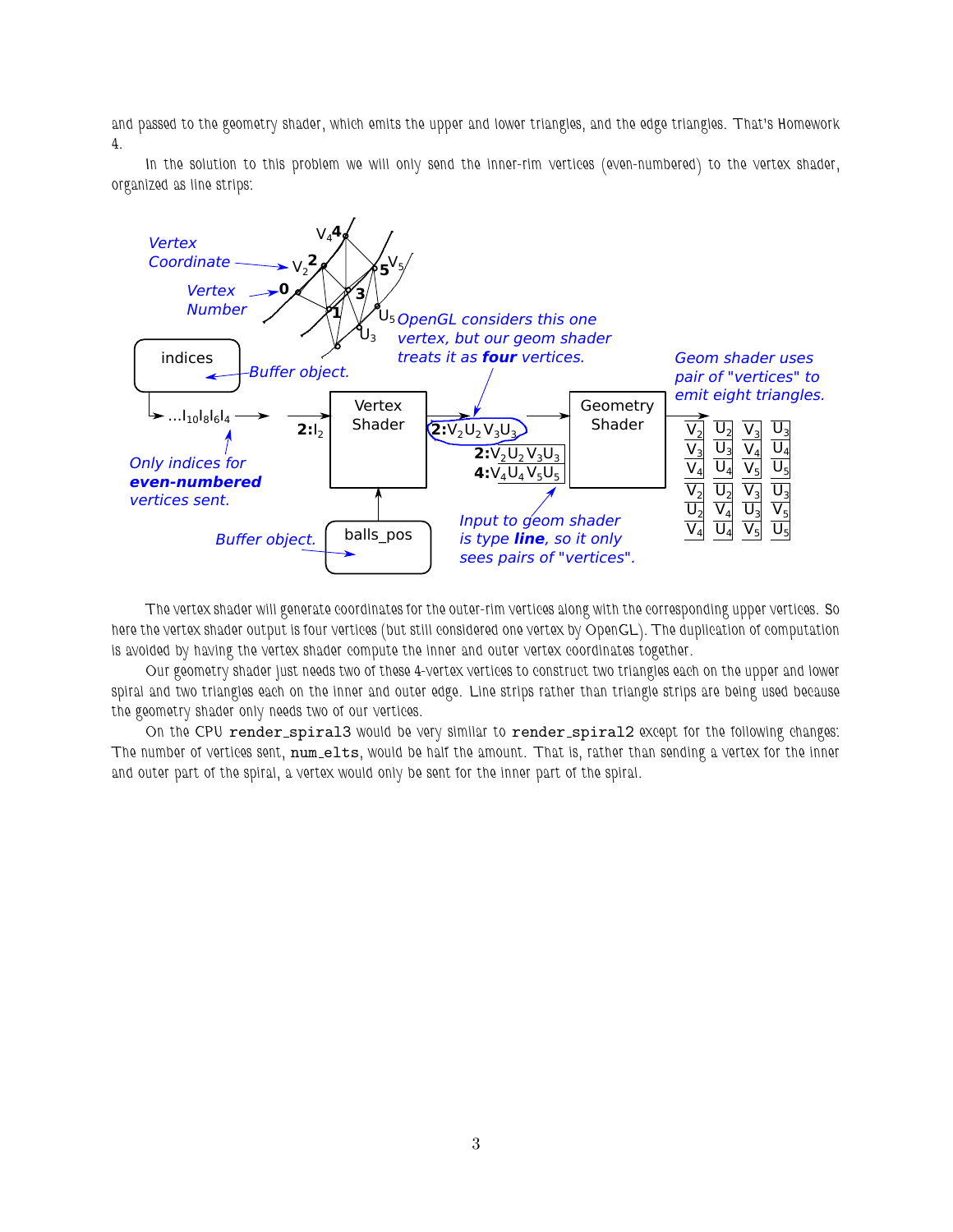```
// CPU RENDER SPIRAL ROUTINES, FROM FILE hw04.cc
void
World::render_spiral1()
{
 glDisable(GL_COLOR_MATERIAL);
 glMaterialfv(GL_FRONT,GL_AMBIENT_AND_DIFFUSE,color_lsu_spirit_purple);
  glMaterialfv(GL_BACK,GL_AMBIENT_AND_DIFFUSE,color_lsu_spirit_gold);
 glActiveTexture(GL_TEXTURE0);
  glEnable(GL_TEXTURE_2D);
  glBindTexture(GL_TEXTURE_2D,texid_syl);
 float theta = 0;
  const float spiral_radius = 0.5;
  const float delta_t = 1.0 / opt_segments;
  const float omega = 10;
 glBegin(GL_TRIANGLE_STRIP);
 for ( int i=1; i<chain_length; i++ )
   \left\{ \right.Ball *const ball1 = &balls[i-1];
     Ball *const ball2 = &balls[i];
     pCoor pos1 = ball1->position;
     pCoor pos2 = ball2->position;
      //
     // Render a spiral slide from position of ball1 to ball2.
      //
     pVect v12 = pos2 - pos1;
     // Find a vector that's orthogonal to v12.
      //
      pNorm ax = v12.x == 0 ? pVect(0, v12.z, -v12.y) : pVect(v12.y, -v12.x, 0);
      pNorm ay = cross(v12,ax);
      pVect vx = ax * spiral_r radius;pVect vy = ay * spiral_radius;
      for ( float t=0; t<0.999; t = delta_t )
        {
          pCoor p = pos1 + t * v12;theta += delta_t * omega;
          // Compute a vector from the spiral axis to a point on the spiral.
          //
          pVect radial = vx * cos(theta) + vy * sin(theta);// Find a vector in the "direction" of the spiral motion as
          // if t were time.
```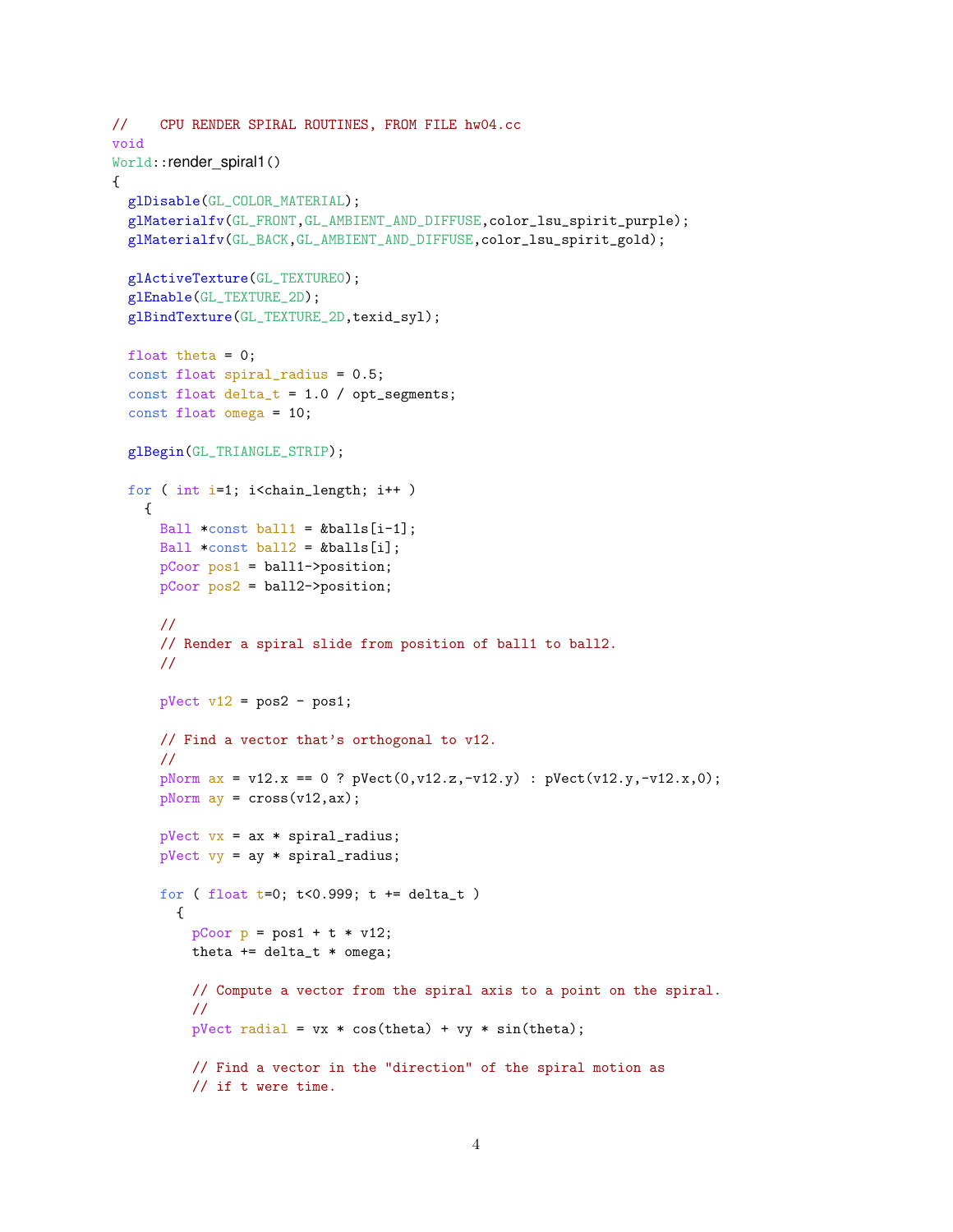```
//
          pVect tangial = -omega * vx * sin(theta) + omega * vy * cos(theta);
          //
          // Note: expression above is derivative of radial w.r.t. t.
          pCoor p_outer = p + radial;
          const float inner_frac = 0.5;
          pCoor p_name = p + innerfrac * radial;
          pVect tang = v12 + tangial;pVect tang_inner = v12 + inner_frac * tangial;
          // Compute a vector pointing up.
          //
          pNorm norm = cross(radial, tang);
          pNorm norm_inner = cross(radial,tang_inner);
          const float du = 0.5 / chain_length;const float u = float(i) * du;glTexCoord2f(t,u+du);
          glNormal3fv(norm_inner);
          glVertex3fv(p_inner);
          glTexCoord2f(t,u);
          glNormal3fv(norm);
          glVertex3fv(p_outer);
       }
   }
 glEnd();
 vs_fixed->use();
 glEnable(GL_COLOR_MATERIAL);
void
World::render_spiral2()
 glDisable(GL_COLOR_MATERIAL);
 glMaterialfv(GL_FRONT,GL_DIFFUSE,color_lsu_spirit_gold);
  glMaterialfv(GL_FRONT,GL_AMBIENT,color_gray);
  glMaterialfv(GL_BACK,GL_DIFFUSE,color_lsu_spirit_purple);
  glActiveTexture(GL_TEXTURE0);
  glEnable(GL_TEXTURE_2D);
  glBindTexture(GL_TEXTURE_2D,texid_syl);
  if ( !balls_bo ) glGenBuffers(1, &balls_bo);
  glBindBuffer(GL_ARRAY_BUFFER, balls_bo);
  for ( int i=0; i<chain_length; i++ ) balls_pos[i] = balls[i].position;
```
}

{